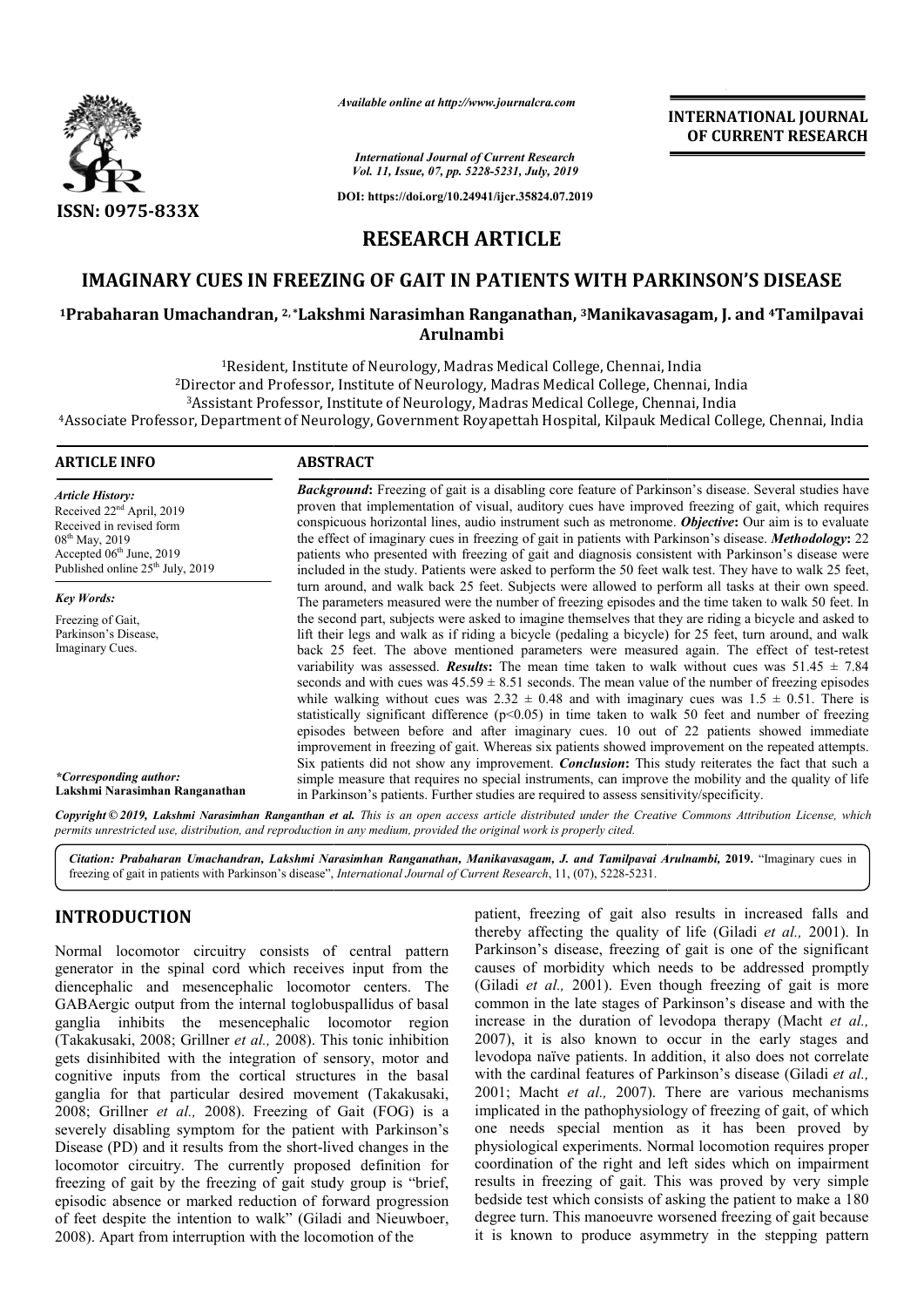(Hausdorff *et al.,* 2003; Plotnik *et al.,* 2008; Chee *et al.,* 2009; Snijders *et al.,* 2008). Procedural learning and memory are dependent on the integrity of the basal ganglia. The connections involving supplementary motor area and the structures of basal ganglia are involved in automatic walking, and impairment of this pathway could be another mechanism of freezing of gait. When basal ganglia is confronted with too much information from the various cortical structure, the net inhibition on the brainstem locomotor region increases, and thereby freezing of gait appears. Hence, a goal-directed behavior helps to reset the basal ganglia output to the optimum (Hallett *et al.,* 2008). During the initiation of walking, the preparation for posture is done by the supplementary motor area and the preparation for step is done by the primary motor cortex and they get coupled at pontomedullary reticular formation for normal locomotion to occur. The basal ganglia has to work ahead of the step initiating motor programs from the motor cortices for smooth and effective initiation of gait when the above-said mechanisms are at fault, freezing of gait occurs (Schepens *et al.,* 2008; Cohen *et al.,* 2011). Freezing of gait can also be a consequence of frontal executive dysfunction as the basal ganglia has to work quickly for the appropriate motor programming when it is flooded with too much information rather than the salient ones (Lewis *et al.,* 2009). A review of literature on interventions for the management of freezing of gait has been recently published (Nonnekes *et al.,*  2015). The best example is the improvement in gait parameters with the use of external or internal cues. The automaticity of the walking is primarily basal ganglia dependent and hence internally generated resulting in impaired automatic walking in Parkinson's disease patients (Hallett, 2008; Rahman *et al.,*  2008). Whereas the external cues including the visual and auditory cues, bypasses the basal ganglia and depends on the cerebellum- dorsal premotor circuits, thereby help to improve walking (Rahman *et al.,* 2008; Snijders *et al.,* 2011). External cues also increase activity in the mesencephalic reticular formation and thereby help to compensate for the freezing (Snijders *et al.,* 2011). Marking horizontal lines on the walking surface of the patient activates the lateral premotor cortex and helps to improve freezing of gait (Hanakawa *et al.,* 1999). Attentional strategies and cueing are also equally effective in improving freezing of gait (Nieuwboer *et al.,* 2007; Nieuwboer, 2008). A limited number of studies have evaluated a simple, alternative to external cueing techniques, which can be easily concealed and adopted into routine day to day practice (Rahman *et al.,* 2008). One such technique is imaginary cueing.

During normal locomotion the primary motor area, premotor area, and supplementary motor area also gets activated (Drew *et al.,* 2004) and a direct excitatory influence on the mesencephalic locomotor neurons and thereby overcoming the inhibitory influences of the basal ganglia on mesencephalic locomotor neurons (Drew *et al.,* 2004; Jacobs *et al.,* 2007). Imaging studies have shown evidence for activation of left supplementary motor cortices during bicycling simulation and activation of pre-supplementary motor areas during imagery complex motor activities (Christensen *et al.,* 2000; Sanes *et al.,*  1994; Tyszka *et al.,* 1994; Decety, 1995; Thobois *et al.,* 2000). The Pre- supplementary motor area also helps to properly sequence and time the movement appropriately (Chen *et al.,*  1995; Tanji *et al.,* 1996; Rao *et al.,* 1993; Shima *et al.,* 1996). With these, we hypothesize that during simulation of bicycling, activation of the supplementary motor area helps to excite the mesencephalic locomotor neurons and thereby circumventing

the problem of freezing of gait. Our aim is to evaluate the effect of imaginary cues in the freezing of gait in patients with Parkinson's disease.

#### **MATERIALS AND METHODS**

Patients presenting with Parkinson disease with FOG and presented to the Institute of Neurology, Madras Medical College, Chennai were recruited after informed consent. The study was conducted from February 2017 to February 2019. Freezing of gait was defined as at least a score of 2 (occasional freezing) on item 14 (freezing when walking) of the Unified Parkinson's Disease Rating Scale (UPDRS) (Fahn *et al.,*  1987). The diagnosis of PD was established and 50 feet walk test was performed in all subjects. Subjects were asked to walk 25 feet, turn around, and walk back 25 feet. Subjects were allowed to perform all tasks at their own speed. The parameters measured were the number of episodes of freezing and the time taken to walk 50 feet. In the second part, subjects were asked to imagine themselves that they are riding a bicycle and were asked to lift their leg and walk as if riding a bicycle (pedaling a bicycle) for 25 feet, turn around, and walk back 25 feet. Patients were trained repeatedly and allowed to make repeated attempts. The above-mentioned parameters were measured again. The effect of pre-test and post-test variability was measured.

# **RESULTS**

22 patients with Parkinson's disease with freezing of gait were recruited in our study. Out of which 17 were male and 5 patients were female. The median age of the study sample was 66 (48-78) years. The mean of the UPDRS motor score was 25.57 (7.89). The average Hoehn and Yahr stage was 2.59 (0.43). The pre-test and post-test results of the 50 feet walk test, with and without imaginary cues are shown in the Table. The mean time taken to walk without cues was  $51.45 \pm 7.84$ seconds and with cues was reduced to  $45.59 \pm 8.51$  seconds. The mean number of freezing episodes while walking without cues was  $2.32 \pm 0.48$  and with imaginary cues was  $1.5 \pm 0.51$ . There is a statistically significant difference  $(p<0.05)$  in the time taken to walk 50 feet and the number of freezing episodes between before and after imaginary cues. 10 out of 22 patients showed immediate improvement in FOG. Whereas six patients showed improvement in the repeated attempts. Six patients did not show improvement.

**Table 1. Time taken for 50 feet walk test and number of freezing episodes while walking, before and after imaginary cues**

| 50 feet walk test        |                                 |                              |         |
|--------------------------|---------------------------------|------------------------------|---------|
|                          | Without cues<br>$(mean \pm SD)$ | With cues<br>$(mean \pm SD)$ | p-value |
| Time (s)                 | $51.45 \pm 7.84$                | $45.59 \pm 8.51$             | p < .05 |
| No. of Freezing Episodes | $2.32 \pm 0.48$                 | $1.5 \pm 0.51$               | p < .05 |

# **DISCUSSION**

Freezing of gait in Parkinson's disease has been proposed to be due to the disruption of the basal ganglia to supplementary motor area circuit. Previous studies have shown that both visual and auditory cues help improve freezing of gait by directly activating the brainstem locomotor system. Prokop *et al.* initially showed an increase in gait velocity by using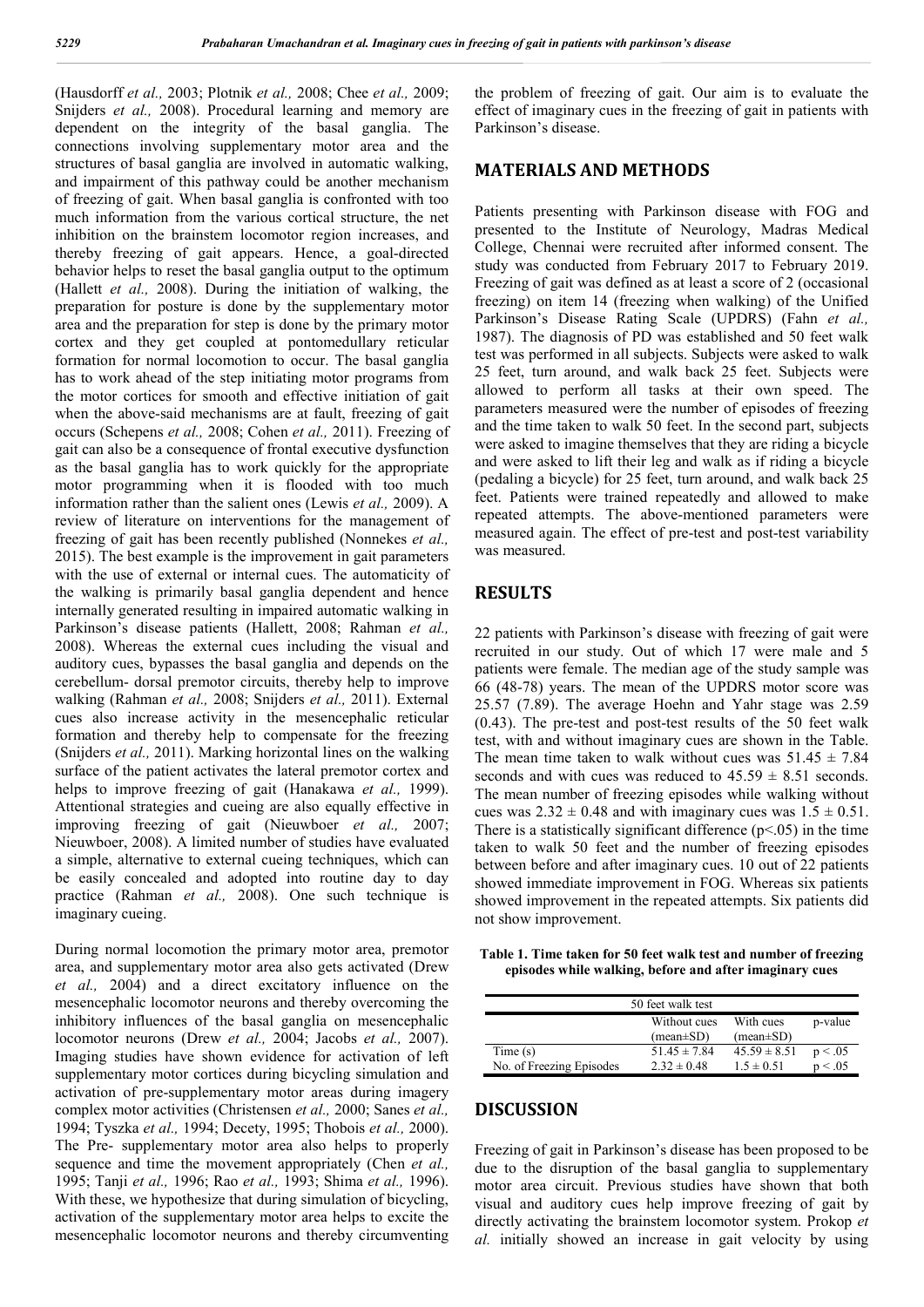dynamic visual cues in normal subjects (Prokop *et al.,* 1997). Whereas Azulay et al. showed similar results with improvement in freezing of gait in subjects with Parkinson's disease using dynamic visual cues (Azulay *et al.,* 1999). Mon S. Bryant *et al.* demonstrated significant improvement in freezing of gait when using green light beam than with red light beam (Mon *et al.,* 2010). In a study, done by Thaut et al. it was found that three weeks of home-based training using auditory cues improved freezing of gait in Parkinson's disease compared to controls (Thaut *et al.,* 1996). Cubo *et al.* were not able to demonstrate any improvement in freezing of gait in Parkinson's disease using auditory cues with a metronome (Cubo *et al.,* 2004). Elinor *et al.* found that internal cues like singing were more effective than external cues in improving gait parameters in healthy adults as well as in patients with Parkinson's disease (Elinor *et al.,* 2018). Riding a bicycle has been found to be easy even in patients with severe freezing of gait probably due to external cues provided by the pedals which reduce limb incoordination (Snijders and Bloem, 2010; Snijders *et al.,* 2010; Snijders *et al.,* 2012). In our study we found that imaginary cues improve the number of freezing episodes in patient with Parkinson's disease. In conclusion, different external stimuli (acoustic, visual, and somatosensory) have been found to modulate the motor pattern in PD and help patients initiate and maintain a rhythmic motor activity (Nonnekes *et al.,* 2015; Nieuwboer *et al.,* 2007 and 2008; Mon *et al.,* 2010; Thaut *et al.,* 1996; Cubo *et al.,* 2004; Elinor *et al.,*  2018). Cued gait training is a very important tool in the treatment of subjects with Parkinson's disease who are no longer respond to dopaminergic stimulation. Based on the significant results obtained in our study, it is evident that imaginary cues are a simple, cost-effective alternative for improving Freezing of gait in Parkinson's disease.

#### **Conclusion**

This study reiterates the fact that simple measures like imaginary cues require no special instruments, are free of cost and can improve the mobility and the quality of life in patients with Parkinson's disease. Further studies are required to assess the sensitivity and specificity of imaginary cues in Parkinson's disease.

# **REFERENCES**

- Azulay JP, Masure S, Amblard B*. et al.* 1999. Visual control of locomotion in Parkinson's disease. *Brain*, 122:111–120.
- Chee R, Murphy A, Danoudis M, Georgiou-Karistianis N, Iansek R. 2009. Gait freezing in Parkinson's disease and the stride length sequence effect interaction. *Brain*, 132: 2151–60.
- Chen YC, Thaler D, Nixon PD, Stern C, Passingham RE. 1995. The function of the medial premotor cortex (SMA). II. The timing and selection of learned movements. *Exp Brain Res.,* 102:445– 460.
- Christensen LO, Johannsen P, Sinkjaer T, Petersen N, Pyndt HS, Nielsen JB. 2000. Cerebral activation during bicycle movements in man. *Exp Brain Res.,* 135:66–72.
- Cohen RG, Nutt JG, Horak FB. 2011. Errors in postural preparation lead to increased choice reaction times for step initiation in older adults. *J Gerontol A BiolSci Med Sci.,* 66: 705–13.
- Cubo E, Leurgans S, Goetz CG. 2004. Short-term and practice effects of metronome pacing in Parkinson's disease patients

with gait freezing while in the 'on' state: randomized single blind evaluation. *Parkinsonism Relat Disord.,* 10:507–10.

- Decety J, Jeannerod M. 1995. Imagery and its neurological substrate. *Rev Neurol (Paris).,* 151:474–479.
- Drew T, Prentice S, Schepens B. 2004. Cortical and brainstem control of locomotion. *Prog Brain Res.,* 143: 251–61.
- Elinor C. Harrison, Adam P. Horin, Gammon M. Earhart, 2018. Internal cueing improves gait morethan external cueing in healthy adults and people with Parkinson disease. *Scientific Reports.,* 8:15525.
- Fahn, S., Elton, RL. 1987. Members of the UPDRS Development Committee. Unified Parkinson's Disease Rating Scale. In: Fahn, S.Marsden, CD.Calne, DB., Goldstein, M., editors. Recent developments in Parkinson's disease.Vol. 2. Florham Park, NJ: Macmillan Health Care Information, p. 153-64.
- Giladi N, McDermott MP, Przedborski S*. et al.* 2001. Freezing of gait in PD: Prospective assessment in the DATATOP cohort. *Neurology*, 56: 1712–21.
- Giladi N, Nieuwboer A. 2008. Understanding and treating freezing of gait in parkinsonism, proposed working definition, and setting the stage. *Mov Disord.,* 23 (suppl 2): S423–25.
- Grillner S, Wallen P, Saitoh K, Kozlov A, Robertson B. 2008. Neural bases of goal-directed locomotion in vertebrates an overview. *Brain Res Rev.,* 57: 2–12.
- Hallett M. 2008. The intrinsic and extrinsic aspects of freezing of gait. *Mov Disord,* 23 (suppl 2): S439–43.
- Hanakawa T, Fukuyama H, Katsumi Y, Honda M, Shibasaki H. 1999. Enhanced lateral premotor activity during paradoxical gait in Parkinson's disease. *Ann Neurol.,* 45: 329–36
- Hausdorff JM, Schaafsma JD, Balash Y, Bartels AL, Gurevich T, Giladi N. 2003. Impaired regulation of stride variability in Parkinson's disease subjects with freezing of gait. *Exp Brain Res.,* 149: 187–94.
- Jacobs JV, Horak FB. 2007. Cortical control of postural responses. *J Neural Transm.,* 114: 1339–48.
- Lewis SJ, Barker RA. 2009. A pathophysiological model of freezing of gait in Parkinson's disease. *Parkinsonism Relat Disord.,* 15: 333–38.
- Macht M, Kaussner Y, Moller JC*. et al.* 2007. Predictors of freezing in Parkinson's disease: a survey of 6,620 patients. *Mov Disord.,* 22: 953–56.
- Mon S. Bryant, Diana H. Rintala, Eugene C. Lai, Elizabeth J. Protas, 2010. A pilot study: influence of visual cue color on freezing of gait in persons with Parkinson's disease. Disability and Rehabilitation: Assistive Technology, November, 5(6): 456–461
- Nieuwboer A, Kwakkel G, Rochester L*. et al.* 2007. Cueing training in the home improves gait-related mobility in Parkinson's disease: the RESCUE trial. *J Neurol Neurosurg Psychiatry,* 78: 134–40.
- Nieuwboer A. 2008. Cueing for freezing of gait in patients with Parkinson's disease: a rehabilitation perspective. *Mov Disord.,* 23 (suppl 2): S475–81.
- Nonnekes J, Snijders AH, Nutt JG, Deuschl G, Giladi N, Bloem BR. 2015. Freezing of gait: a practical approach to management. *Lancet Neurol.,* 14:768–778.
- Plotnik M, Giladi N, Hausdorff JM. 2008. Bilateral coordination of walking and freezing of gait in Parkinson's disease. *Eur J Neuroscience,* 27: 1999–2006.
- Prokop T, Schubert M, Berger W. 1997. Visual influence on human locomotion. Modulation to changes in optic flow. *Exp Brain Res.,* 114:63–70.